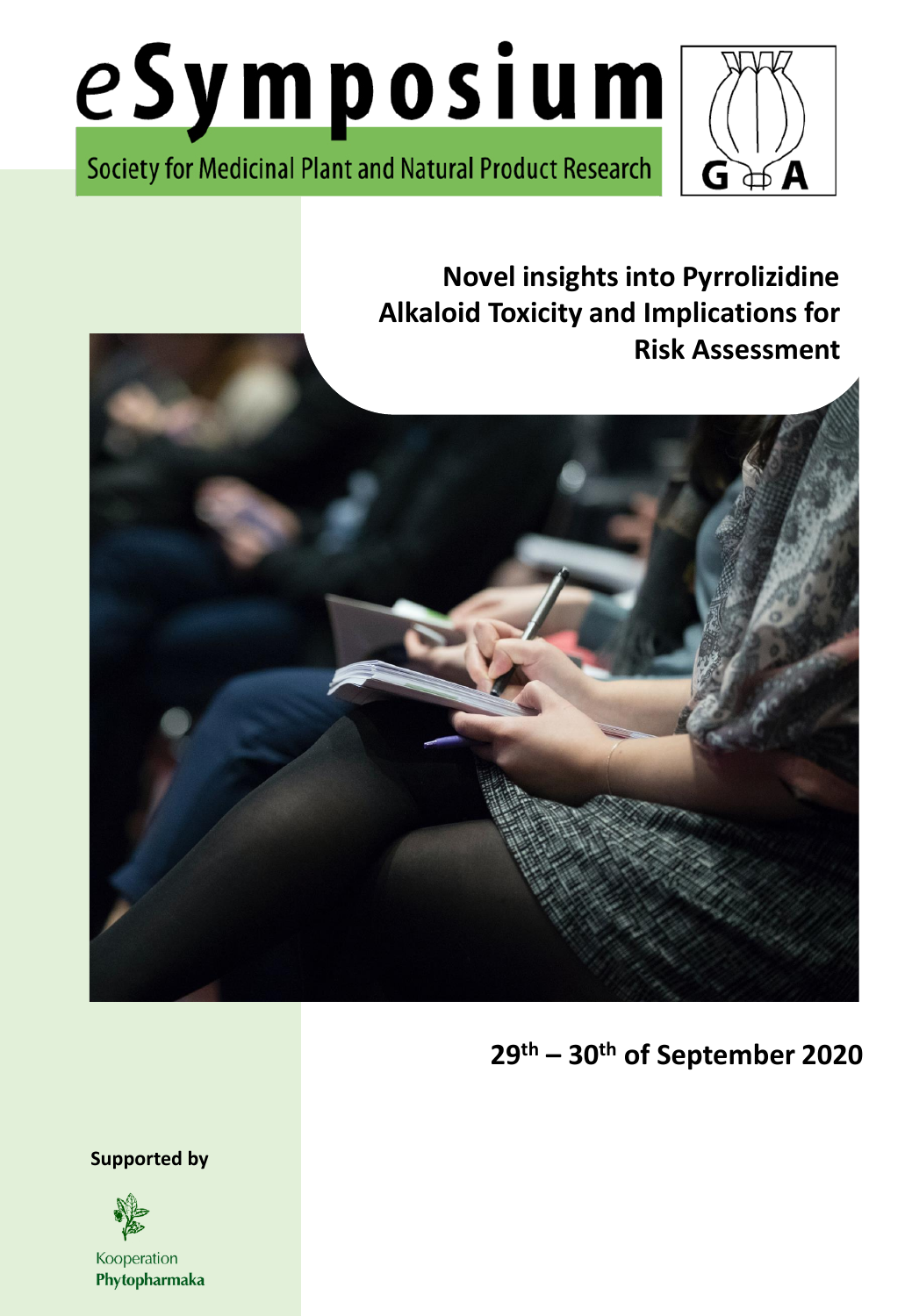### **Welcome**

#### **Dear colleagues,**

The COVID situation has clearly shown that novel models for meetings, discussions and dissemination of results are essential. Thus, the Society for Medicinal Plant and Natural Product Research (GA) decided to offer e-symposia on a regular base for a continuous exchange of information between researches, industry and stakeholders, and in particular our members on exciting natural product topics.

It is our pleasure to invite you on behalf of the GA and the Workshop's Scientific Program Committee to the 1<sup>st</sup> GA e-Symposium and at the same time the 2<sup>nd</sup> International

**Workshop on Pyrrolizidine Alkaloids:** 'Novel insights into pyrrolizidine alkaloid toxicity and implications for risk assessment: Occurrence – genotoxicity – toxicokinetics – risk assessment' to be held on September 29<sup>th</sup> and 30<sup>th</sup> 2020.

The speakers will give their presentations on-line and the participants will be able to follow the lectures and submit their comments and questions.

Abstracts will be provided for all presentations and speakers will be invited to contribute to a consensus paper to be published soon after the workshop.

Again, we were able to gather a faculty of distinguished international scientists renowned for their work on all scientific aspects of pyrrolizidine alkaloid toxicity and risk assessment. We trust that all participants will benefit from attending the workshop and look forward to your registration. Please find all program details and information on registration in the attached files – special benefits are available for GA-members.

Mairer Rolling

Judith M. Rollinger President of the Society for Medical Plant and Natural Product Research

b. Ilwik

Dieter Schrenk Co-chair of the 2<sup>nd</sup> International Workshop on Pyrrolizidine Alkaloids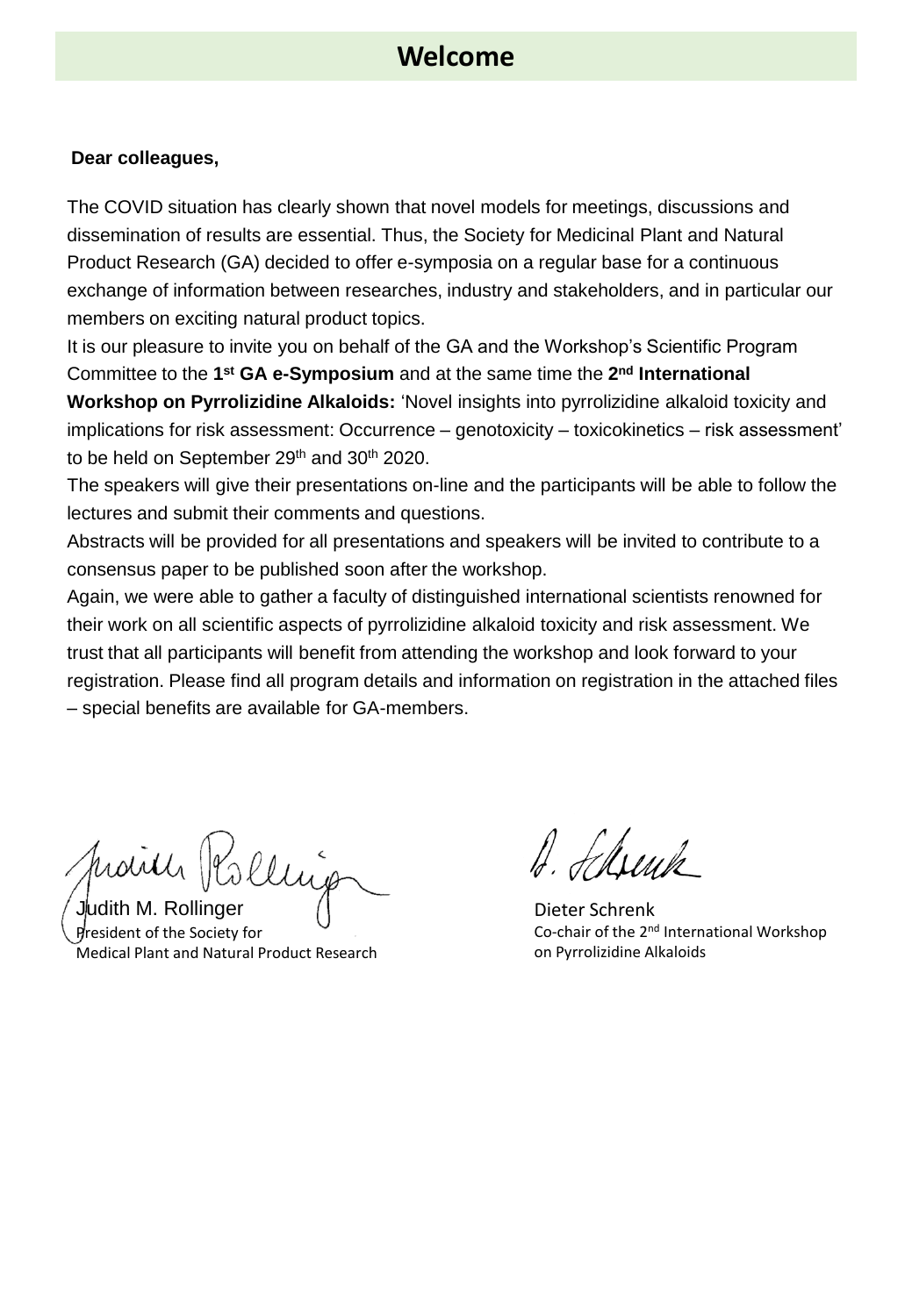# **Tuesday, September 29th, 2020**

#### **13:15 – 13:20 Opening Address**

Judith M. Rollinger, Vienna (A) President of the Society for Medicinal Plant and Natural Product Research

#### **13:20 – 13:30 Welcome and introduction**

Jörg Fahrer and Dieter Schrenk, Kaiserslautern (D)

# **Session I**

**Chairs:** Catherine Mahony, Egham (GB) and Michael Heinrich, London (GB)

- **13:30 – 14:00 PA levels in food: Current situation and perspectives** Patrick P.J. Mulder, Wageningen (NL)
- **14:00 – 14:30 Metabolism and kinetics as key determinants in PA toxicity** Ivonne Rietjens, Wageningen (NL)
- **14:30 – 15:00 Identification and quantification of PA metabolites: consequences for risk assessment** Anja These, Berlin (D)
- **15:00 – 15:30 Application of cutting edge research tools to PA risk assessment** Catherine Mahony, Egham (GB)
- 15:30 16:00 **Coffee break**

### **Session II**

**Chair:** Anna-Rita Bilia, Florence (I) and Ivonne Rietjens, Wageningen (NL)

- **16:00 – 16:30 Experiences with the Code of Practice designed for PA management** Barbara Steinhoff, Bonn (D)
- **16:30 – 17:00 Regulatory perspectives of PA contamination in herbal medicinal products** Jacqueline Wiesner, Bonn (D)
- **17:00 – 17:30 Risk assessment of PA occurrence in phytomedicine: A European perspective** Heidi Foth, Halle (D)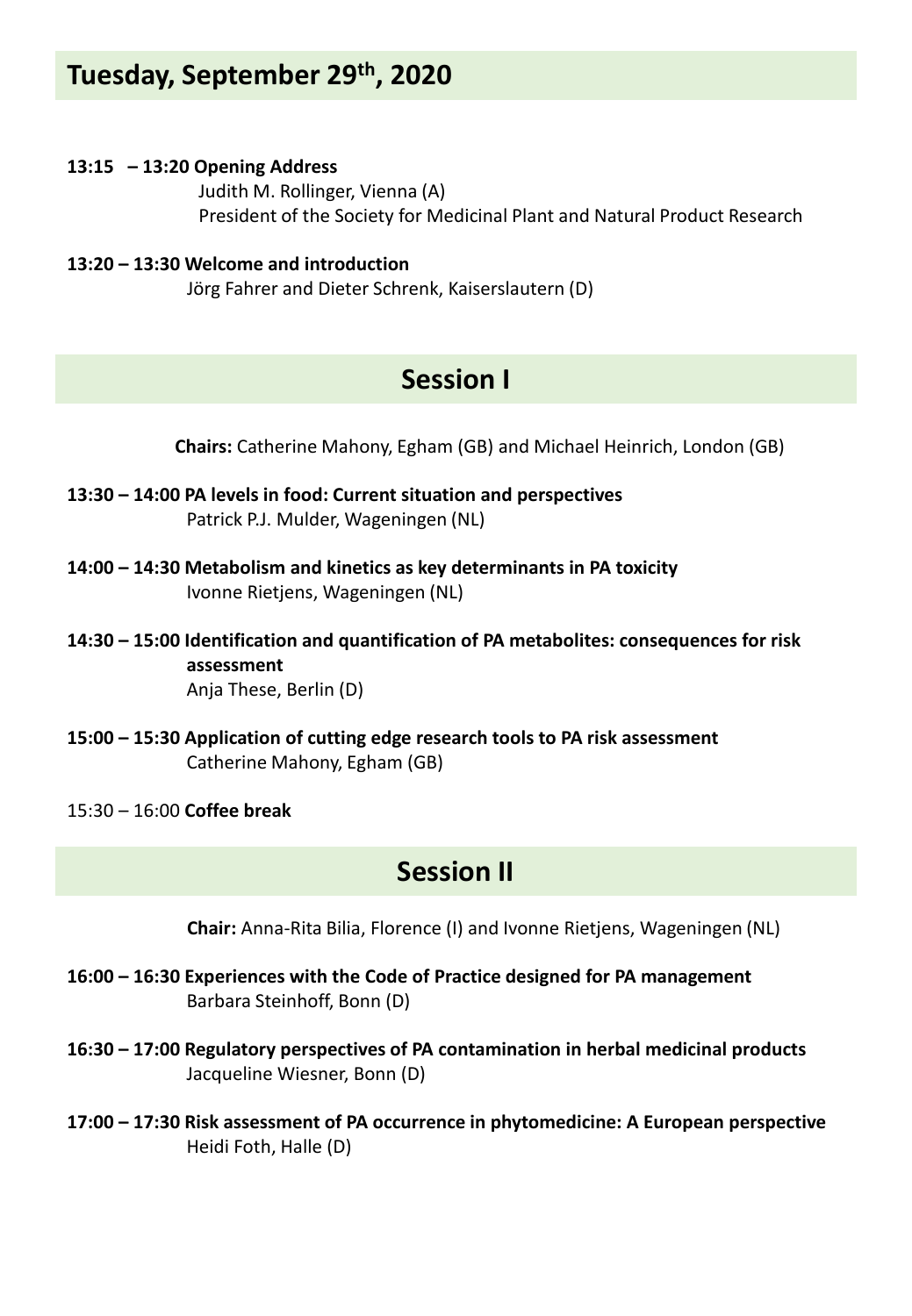# **Wednesday, September 30th, 2020**

# **Session III**

**Chairs:** Olaf Kelber, Darmstadt (D) and Stefan Gafner, Austin (USA)

- **13:30 - 14:00 Pyrrolizidine alkaloid secondary pyrrolic metabolites construct multiple activation pathways leading to DNA adduct formation and potential liver tumor initiation** Peter Fu, Jefferson (AR, USA)
- **14:00 – 14:30 Dose-response of alkylation-induced genotoxicity – implications for PA** Jörg Fahrer, Kaiserslautern (D)
- **14:30 – 15:00 Mechanism and potential toxic impact of pyrrolizidine alkaloid N-oxides** Ge Lin, Hongkong (HK)
- **15:00 – 15:30 New aspects impacting genotoxic potency of PA's and PA N-oxides** Stefan Pfuhler, Cincinnati (OH, USA)
- **15:30 – 16:00** Coffee Break

### **Session IV**

**Chairs:** Tankred Wegener, Weinheim (D) and Robert Fürst, Frankfurt (D)

- **16:00 – 16:30 Bioassay-directed analysis approach for the identification of relevant pyrrolizidine alkaloids** Ad Peijnenburg, Wageningen (NL)
- **16:30 – 17:00 Health risks of 1,2-unsaturated PAs in foods** Benjamin Sachse, Berlin (D)
- **17:00 – 17:30 Developments in mixture risk assessment in Europe** Jacob van Klaveren, Utrecht (NL)
- **17:30 – 18:00 The bad ones and the not so bad ones? How to assess the carcinogenic risk from PA exposure?** Dieter Schrenk, Kaiserslautern (D)
- **18:00 – 18:15 Summary and Farewell**